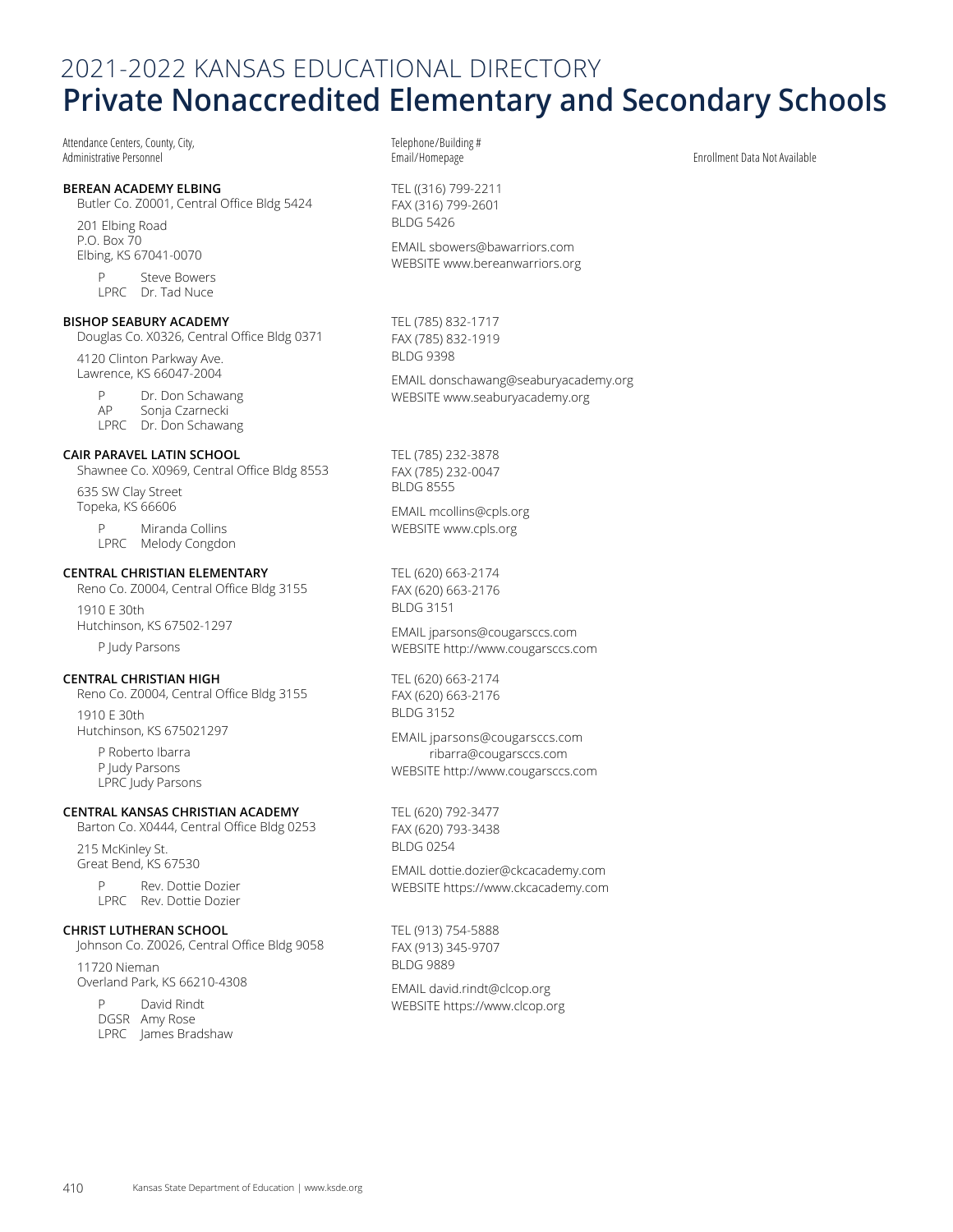## 2021-2022 KANSAS EDUCATIONAL DIRECTORY | **Private Nonaccredited Elementary and Secondary Schools**

Attendance Centers, County, City, Administrative Personnel

## **CHRIST THE SAVIOR ACADEMY**

Sedgwick Co. X0441, Central Office Bldg 0175

7515 E 13th Wichita, KS 67206

> P Rev. Ignatius Warren ASAS Amy Rose P David Rindt DGSR Amy Rose LPRC James Bradshaw

#### **FELLOWSHIP BAPTIST ACADEMY**

Seward Co. X0225, Central Office Bldg 2147

310 W Pancake Blvd Liberal, KS 67901

MAILING ADDRESS P.O. Box 393 Liberal, KS 67905

> P Doug Knudsen LPRC Douglas Knudsen

#### **FLINT HILLS CHRISTIAN SCHOOL**

Riley Co. X0201, Central Office Bldg 0965

3905 Green Valley Road Manhattan, KS 66502

> P Frank Leone LPRC Frank Leone<br>ELC Frank Leone Frank Leone

#### **GLOBAL MONTESSORI ACADEMY**

Johnson Co. X0231, Central Office Bldg 2119

7457 Cherokee Dr Prairie Village, KS 66208

> P Erin Purdon LPRC Erin Purdon

#### **GREAT BEND SEVENTH-DAY ADVENTIST**

Barton Co. Z0027, Central Office Bldg 8563 7 SW 30th Ave.

Great Bend, KS 67530-6534

HT Sherry Larson LPRC Dr. Jeff Bovee

#### **HERITAGE CHRISTIAN SCHOOL**

Shawnee Co. X0219, Central Office Bldg 2295

2000 NW Clay St Topeka, KS 66608

> P Janeal Lischke<br>BTC Valerie Ludolp Valerie Ludolph DGSR Janeal Lischke LPRC Janeal Lischke ASQB Jamie Runyan

## **HIGH PLAINS CHRISTIAN SCHOOL**

Finney Co. Z0027, Central Office Bldg 8563 2710 N Fleming Garden City, KS 67846

P Jessi Bauder LPRC Dr. Jeff Bovee Telephone/Building #

TEL (316) 201-4810 BLDG 0176 EMAIL [headmaster@csawichita.org](mailto:headmaster%40csawichita.org?subject=)

WEBSITE https:/[/csawichita.org](https://csawichita.org)

TEL (620) 624-7601 FAX (620) 624-2287 BLDG 2163 EMAIL [doug.knudsen4101@gmail.com](mailto:doug.knudsen4101%40gmail.com?subject=)

WEBSITE [https://fellowshipbaptistacademy.org](https://fellowshipbaptistacademy.org/)

TEL (785) 776-2223 FAX (785) 776-3016 BLDG 9921

EMAIL [office@fhcsks.org](mailto:office%40fhcsks.org?subject=)

TEL (913) 544-1042 FAX (913) 544-1043 BLDG 2123

EMAIL [erinp@globalmontessori.com](mailto:erinp%40globalmontessori.com?subject=) WEBSITE<https://globalmontessori.com>

TEL (620) 793-9247 BLDG 9651

EMAIL [sherrylarson123@gmail.com](mailto:sherrylarson123%40gmail.com?subject=)

TEL (785) 286-0427 FAX (785) 286-0427 BLDG 2107

EMAIL [janeallischke@hcstopeka.org](mailto:janeallischke%40hcstopeka.org?subject=) WEBSITE https:/[/hcstopeka.org](https://hcstopeka.org)

TEL (620) 275-9356 BLDG 7155 EMAIL [jessiwhitson@gmail.com](mailto:jessiwhitson%40gmail.com?subject=)

Email/Homepage Enrollment Data Not Available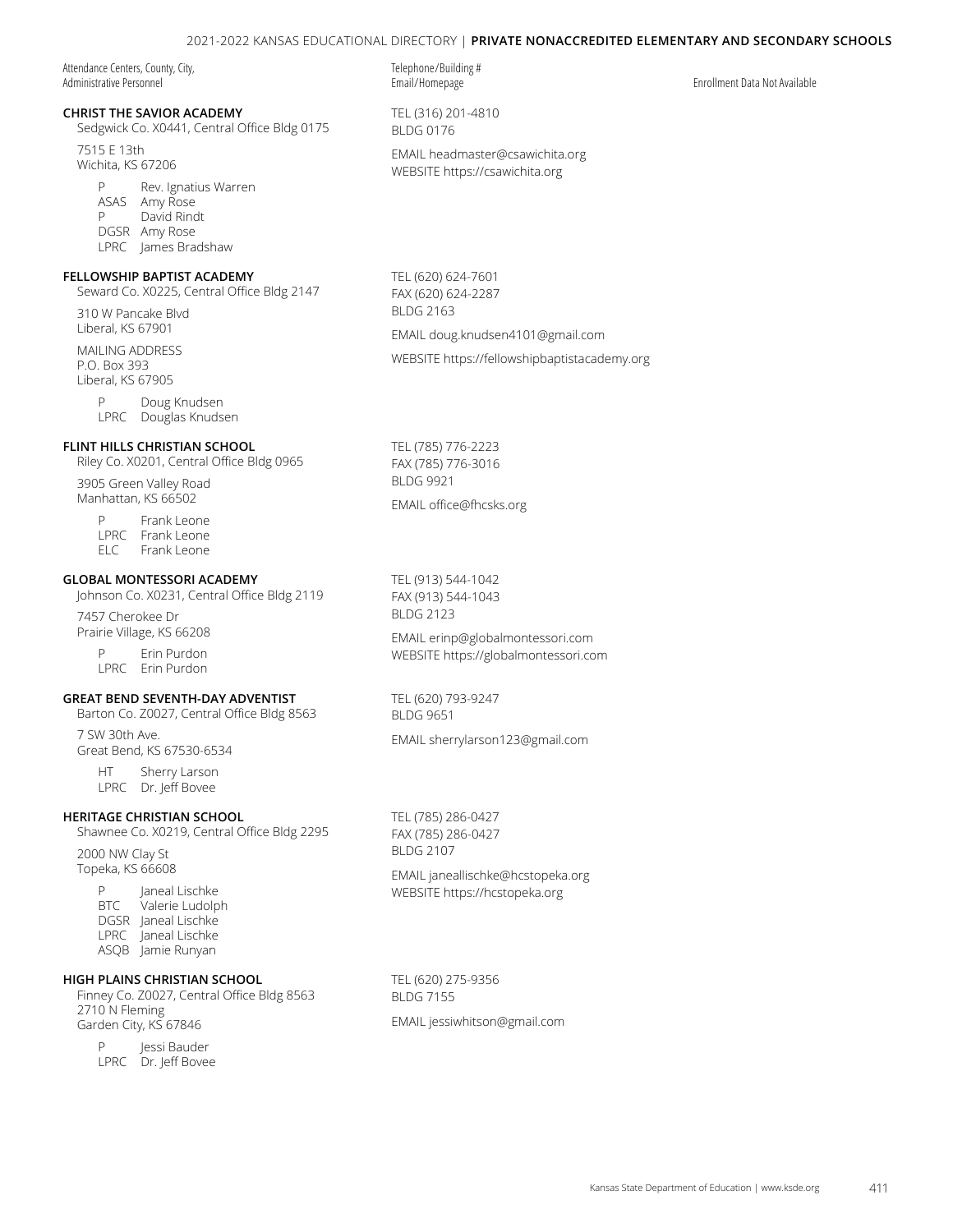## **Private Nonaccredited Elementary and Secondary Schools** | 2021-2022 KANSAS EDUCATIONAL DIRECTORY

Attendance Centers, County, City, Administrative Personnel

# **HORIZON ACADEMY ELEM**

Johnson Co. Z0061, Central Office Bldg 1191

4901 Reinhardt Drive Roeland Park, KS 66205-1507

> P Julie Altman TC Alexander Hayes D Vicki Asher DCSSS Alicia Carr BM Maureen Elder LPRC Vicki Asher ELC Vicki Asher

## **HORIZON ACADEMY JR./SR. HIGH**

Johnson Co. Z0061, Central Office Bldg 1191 4901 Reinhardt

Roeland Park, KS 66205-1507

P Julie Altman LPRC Vicki Asher

#### **HYMAN BRAND HEBREW ACADEMY**

Johnson Co. Z0008, Central Office Bldg 9005

5801 W.115th Street Overland Park, KS 66211

> P Dr. Jessica Kyanka-Maggart P Todd Clauer LPRC Human Resources

#### **INDEPENDENT ELEMENTARY**

Sedgwick Co. Z0047, Central Office Bldg 1224

8301 East Douglas Wichita, KS 67207-1213

> P Alyssa Boyer LPRC Kim Storer

#### **INDEPENDENT HIGH**

Sedgwick Co. Z0047, Central Office Bldg 1224

8313 E. Douglas Wichita, KS 67207

> P Dave Heldreth TC Chris English DA Kurt McAfee DCSSS Alisa Baden FO Kim Storer LPRC Kim Storer ELC Michelle Bolin

#### **INDEPENDENT MIDDLE**

Sedgwick Co. Z0047, Central Office Bldg 1224

8333 East Douglas Wichita, KS 67207-1213

> P Julie Barrett LPRC Kim Storer

#### **KANSAS CITY CHRISTIAN SCHOOL**

Johnson Co. X0370, Central Office Bldg 9745

4801 West 79th Street Prairie Village, KS 66208

- P Amy McGruder<br>P Lared Barker
- lared Barker
- P Rachel Knernschield
- DA Josh Poteet
	-
- LPRC Todd Zylstra

Telephone/Building #

TEL (913) 789-9443 FAX (913) 789-8180 BLDG 9708

EMAIL [jaltman@horizon-academy.com](mailto:jaltman%40horizon-academy.com?subject=) WEBSITE https:/[/www.horizon-academy.org](https://www.horizon-academy.org)

TEL (913) 789-9443 FAX (913) 789-8180 BLDG 9711

EMAIL [jaltman@horizon-academy.com](mailto:jaltman%40horizon-academy.com?subject=) WEBSITE https:/[/www.horizon-academy.org](https://www.horizon-academy.org)

TEL (913) 327-8150 FAX (913) 327-8180 BLDG 9114

EMAIL [jkyanka@hbha.edu](mailto:jkyanka%40hbha.edu?subject=) WEBSITE https:/[/www.hbha.edu](https://www.hbha.edu)

TEL (316) 686-0152 FAX (316) 686-3918 BLDG 9088

EMAIL [alyssa.boyer@theindependentschool.com](mailto:alyssa.boyer%40theindependentschool.com?subject=) WEBSITE [https://www.theindependentschool.com](https://www.theindependentschool.com/)

TEL (316) 686-0152 FAX (316) 686-3918 BLDG 9553

EMAIL [dave.heldreth@theindependentschool.com](mailto:dave.heldreth%40theindependentschool.com?subject=) WEBSITE [https://www.theindependentschool.com](https://www.theindependentschool.com/)

TEL (316) 686-0152 BLDG 9096 EMAIL julie.barrett@theindependentschool.com WEBSITE http://www.theindependentschool.com

TEL (913) 648-5227 FAX (913) 648-5269 BLDG 9746

EMAIL [amcgruder@mykccs.org](mailto:amcgruder%40mykccs.org?subject=) WEBSITE https://w[ww.kcchristianschool.org](https://www.kcchristianschool.org)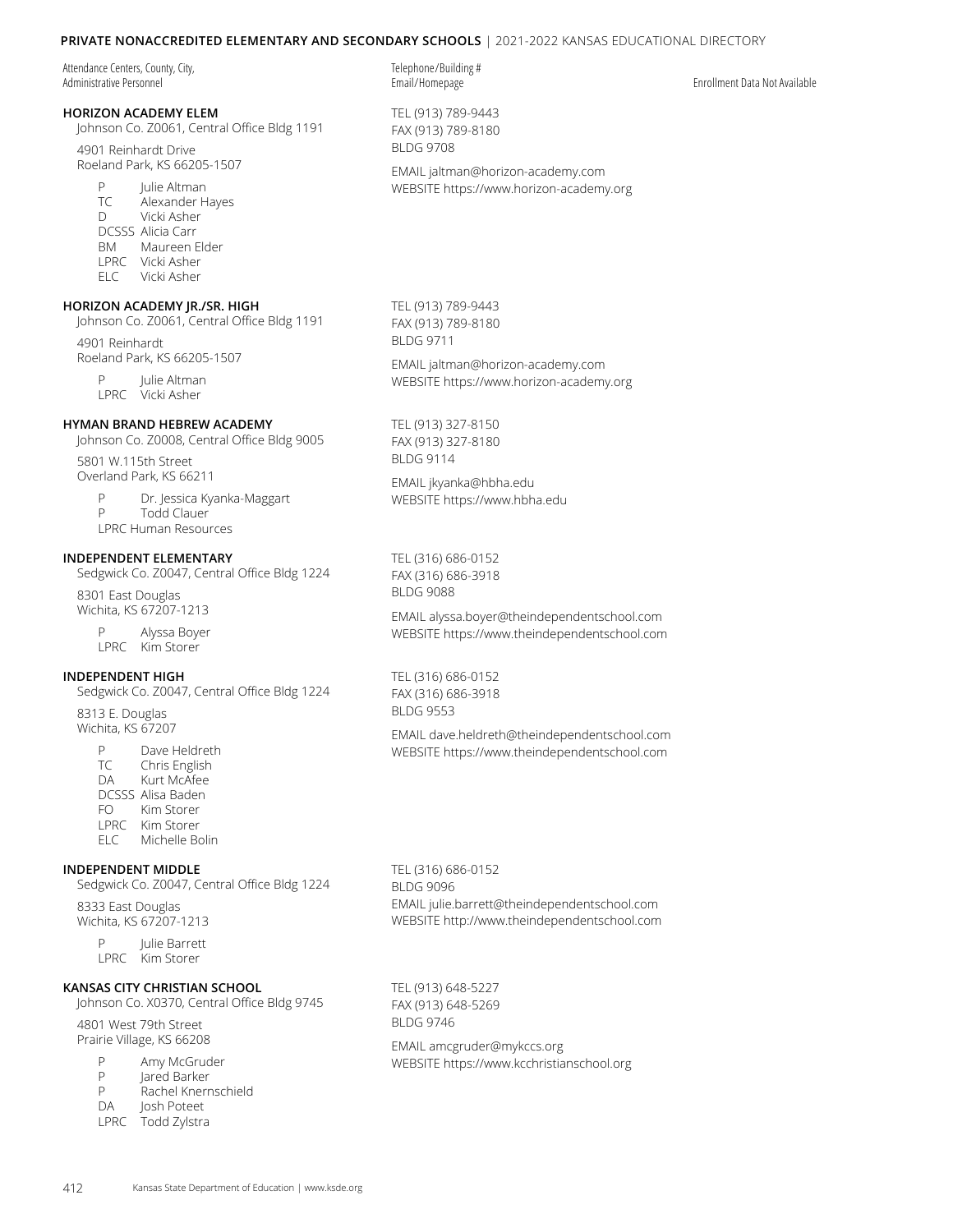Attendance Centers, County, City, Administrative Personnel

#### **KICKAPOO NATION HIGH SCHOOL**

Brown Co. Z0058, Central Office Bldg 0967

400 First Street P.O. Box 106 Powhattan, KS 66527-0106

> AS lenifer Glessner P Elma Brown DGSR Jenifer Glessner LPRC Elma Brown

# **KICKAPOO NATION SCHOOL K-8**

Brown Co. Z0058, Central Office Bldg 0967

400 First Street P.O. Box 106 Powhattan, KS 66527-0106

> AS Jenifer Glessner P Elma Brown TC George Allen DCSSS Elma Brown DGSR Jenifer Glessner BM Edward Berger LPRC Elma Brown ELC Andrea Bunde ASQD Andrea Bunde

## **MARANATHA ACADEMY (PRESCHOOL-12)**

## Johnson Co. X0143, Central Office Bldg 9490

6826 Lackman Rd Shawnee, KS 66217

> P Wendy Orndorff SC David Keener LPRC Linda Jennings

#### **MIDLAND ADVENTIST ACADEMY**

Johnson Co. Z0027, Central Office Bldg 8563

6915 Maurer Rd Shawnee, KS 66217

> P Adam Littell LPRC Dr. Jeff Bovee

#### **THREE ANGELS ADVENTIST SCHOOL**

Sedgwick Co. Z0027, Central Office Bldg 8563

4558 N Hydraulic St. Wichita, KS 67219

> HT Tara Bailey LPRC Dr. Jeff Bovee

#### **TOPEKA ADVENTIST CHRISTIAN SCHOOL**

Shawnee Co. Z0027, Central Office Bldg 8563

2431 Wanamaker Rd Topeka, KS 66614

> P Stan Michael LPRC Dr. Jeff Bovee

## **TOPEKA COLLEGIATE SCHOOL**

Shawnee Co. X0270, Central Office Bldg 1184

2200 SW Eveningside Dr Topeka, KS 66614

Telephone/Building # Email/Homepage Enrollment Data Not Available

TEL (785) 474-3364 FAX (785) 474-3530 BLDG 9705

EMAIL [ebrown@ketia.org](mailto:ebrown%40ketia.org?subject=) WEBSITE<https://www.kickapoonationschool.org>

TEL (785) 474-3364 FAX (785) 474-3530 BLDG 9565

EMAIL [ebrown@ketia.org](mailto:ebrown%40ketia.org?subject=) WEBSITE<https://www.kickapoonationschool.org>

TEL (913) 631-0637 BLDG 9611

EMAIL [orndorffw@ma-kc.org](mailto:orndorffw%40ma-kc.org?subject=) WEBSITE https:/[/mca-eagles.org](https://mca-eagles.org/)

TEL (913) 268-7400 FAX (913) 268-4968

EMAIL [adam.littell@midlandacademy.org](mailto:adam.littell%40midlandacademy.org?subject=) WEBSITE<https://www.midlandacademy.org>

TEL (316) 832-1010 BLDG 1880

EMAIL [pastorbailey@changeministry.org](mailto:pastorbailey%40changeministry.org?subject=)

TEL (785) 272-9474 BLDG 8562

EMAIL [paticovelcovel@gmail.com](mailto:paticovelcovel%40gmail.com?subject=)

TEL (785) 228-0490 BLDG 1190

EMAIL [sayhello@topekacollegiate.org](mailto:sayhello%40topekacollegiate.org?subject=) WEBSITE<https://www.topekacollegiate.org>

BLDG 9009